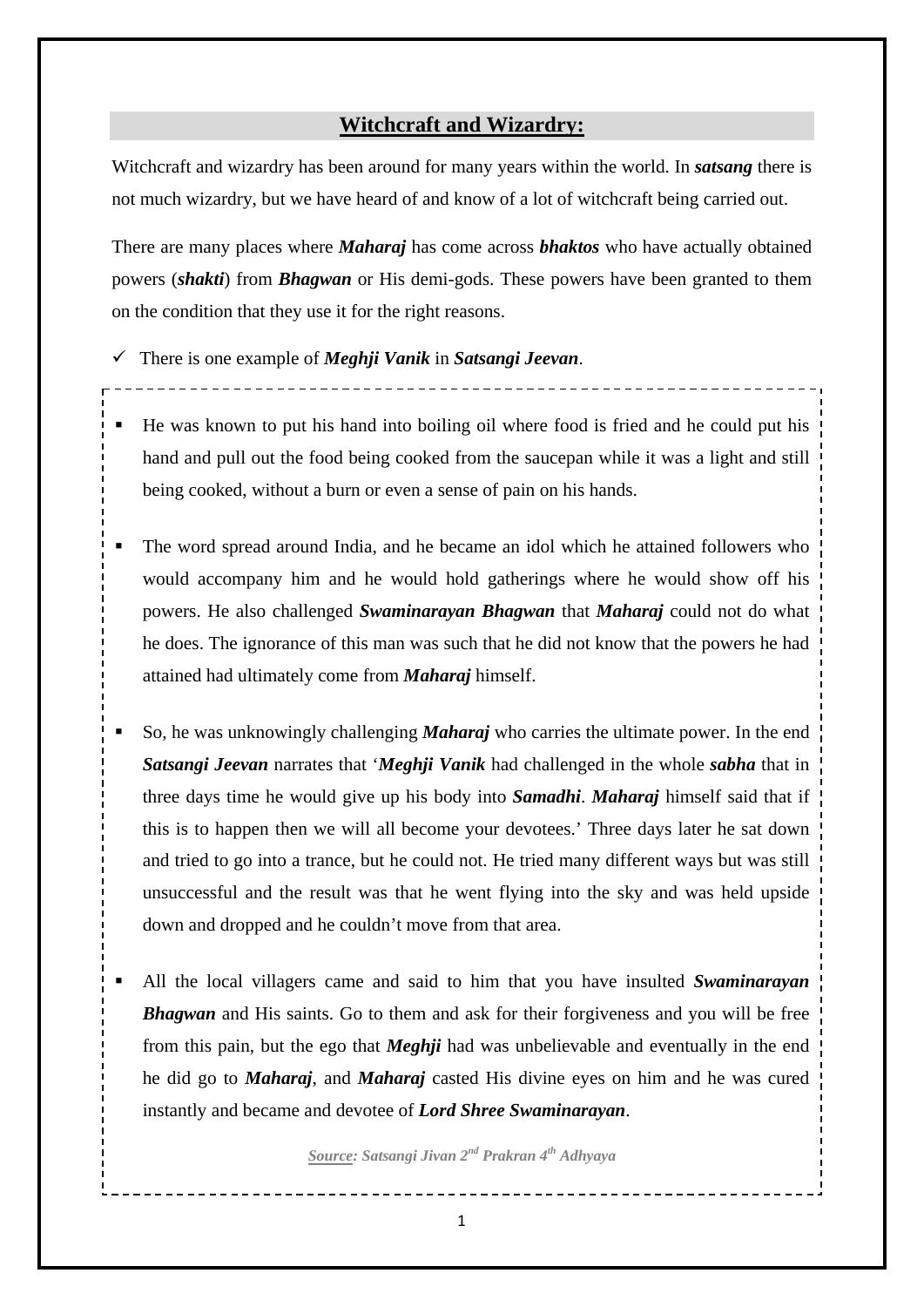The above story narrates that even though one is given power through the right people, he or she misuses them to prove *Maharaj* Himself wrong, and this is ultimately known as witchcraft and wizardry. One tries to prove the ultimate who gave him/her the powers, by using His given powers against Him!

### **Think:**

If *Maharaj* has given him/her these powers, then imagine how much powers He must have accumulated alone as one?

One should never misuse the powers you have been granted to gain a name in society through egoism, this is what brings ones *Satsang* down to a very low level, and when *Maharaj* and His saints cast there divine vision upon us, then only can we be free from such sins.

There are many other examples like this, and it just goes to show that people who gain these powers were once great devotees and then due **inner enemies** attacking them, they oppose against the person/s that granted them these powers and use them as witchcraft.

#### In **Shikshapatri Shlok 85** it states that:

# \_\_\_\_\_\_\_\_\_\_\_\_\_\_\_\_\_\_\_\_\_\_\_\_\_\_\_\_ *'In the event of afflictions caused by any evil spirit, my followers shall chant the Stotra of NARAYANA KAVACHAM or HANUMAN STOTRAM but shall never chant Mantra of others deities. (85)'*

\_\_\_\_\_\_\_\_\_\_\_\_\_\_\_\_\_\_\_\_\_\_\_\_\_\_\_\_\_\_\_\_\_\_\_\_

This *shlok* highlights the fact that if we are ever in any trouble whatsoever then we should chant the mantra of *Hanumanji* or chant the *Narayan Kavach*, and not relate to any other *dev* or mantras in such times.

This is what some people over rule, they say that they have tried to do this but it hasn't made a difference, so this *shlok* is slandered and *Maharaj* Himself saying that this *shlok* doesn't do what it states as I have tried this. However we are ignorant in the fact that we look always at the fault of others no matter what the situation is when something doesn't work.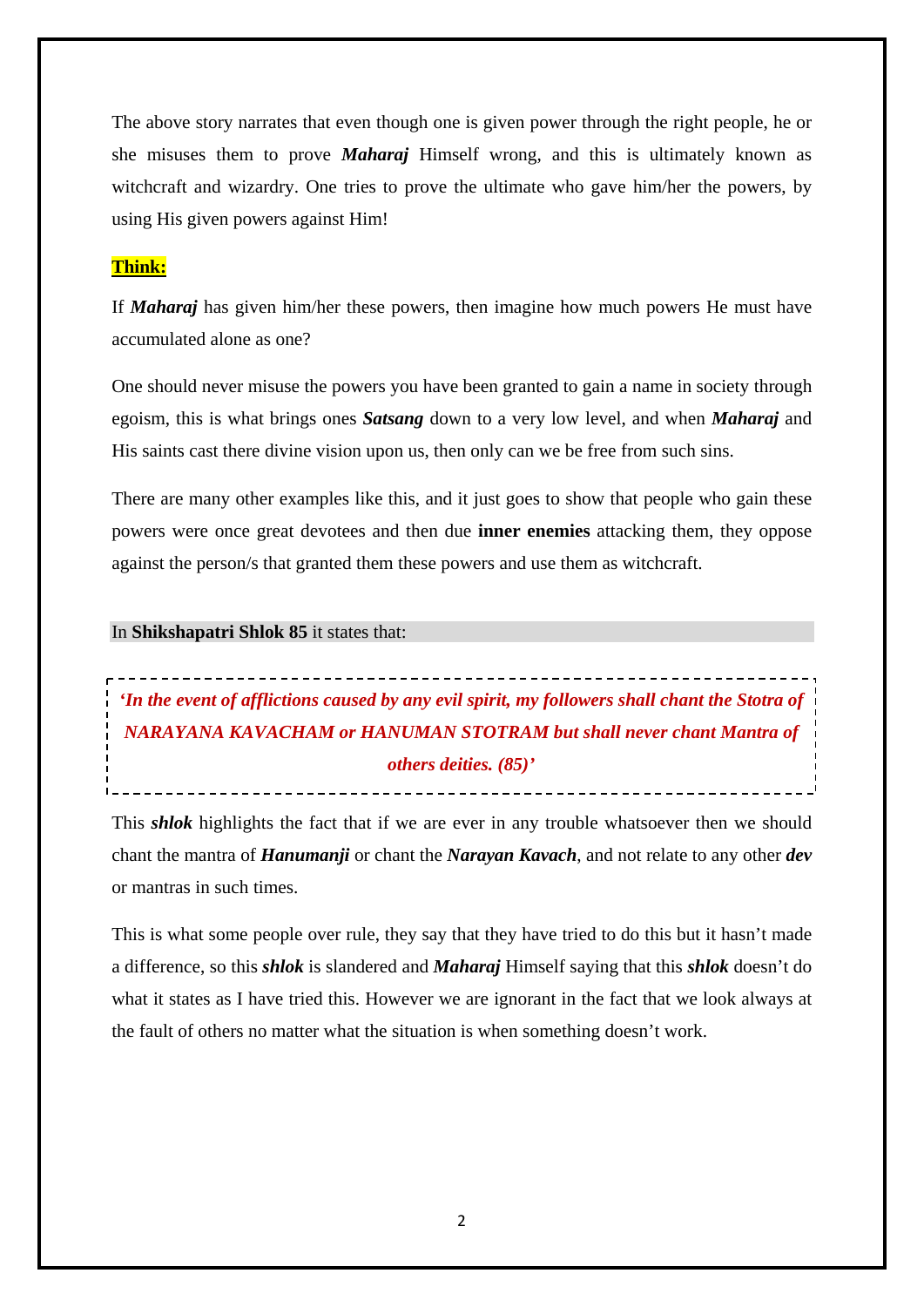### **Think:**

Has anyone ever thought that we may not be correctly chanting the mantras? Or if we may have harmed another person then *Maharaj* will one day get you back for your wrong doings: So, we have to think as if we may have disobeyed what *Maharaj* has asked us to do. Hence, we are going through this phase or stage in life where bad things occur in life. If this is the case then, we shouldn't give up on *Maharaj*, as we are the ones who have done wrong but it is always our ignorance that we find others to blame for our wrong doings and not ourselves.

In **Shikshapatri Bhashya**, *Shatanand Swami* has written in the commentary of this *shlok*  that:

*'Generally, the true bhaktos of* **Swaminarayan bhagwan** *do not attain any ghosts as even ghosts become pure if they try to enter into Maharaj's satsangi. However if we are not true and do not follow our religion as we should, then it is possible for this to occur. If this does occur, then we should only chant the mantras as mentioned in this shlok. If we chant any other dev or devi's mantra then it will be changing your upaasna and this is incorrect.'*

*Shatanand Swami* goes on to say that any kind of bad things that occur in life such as *'bhut prêt adik' (ghosts etc) then Hanumanji has been installed for this very reason.* 

In the **Ramayan**; **Ram Bhagwan** has given a vow, *'...anyone who does aaradhna of Hanumanji then it will be considered mine through him and it is not considered as doing aaradhna of another dev, also this is not considered as breaking the upaasna barrier.'* 

 There are many ways if witchcraft and wizardry out there in this world. There can be many forms of people, and to some it is money making scheme, whereby they look at your hand and try to read your destiny? They will say things that please every human such as, you will be wealthy, and you will live for a long time etc. This is all just to make the mind believe that you will and we being the idiots we are actually believe these things?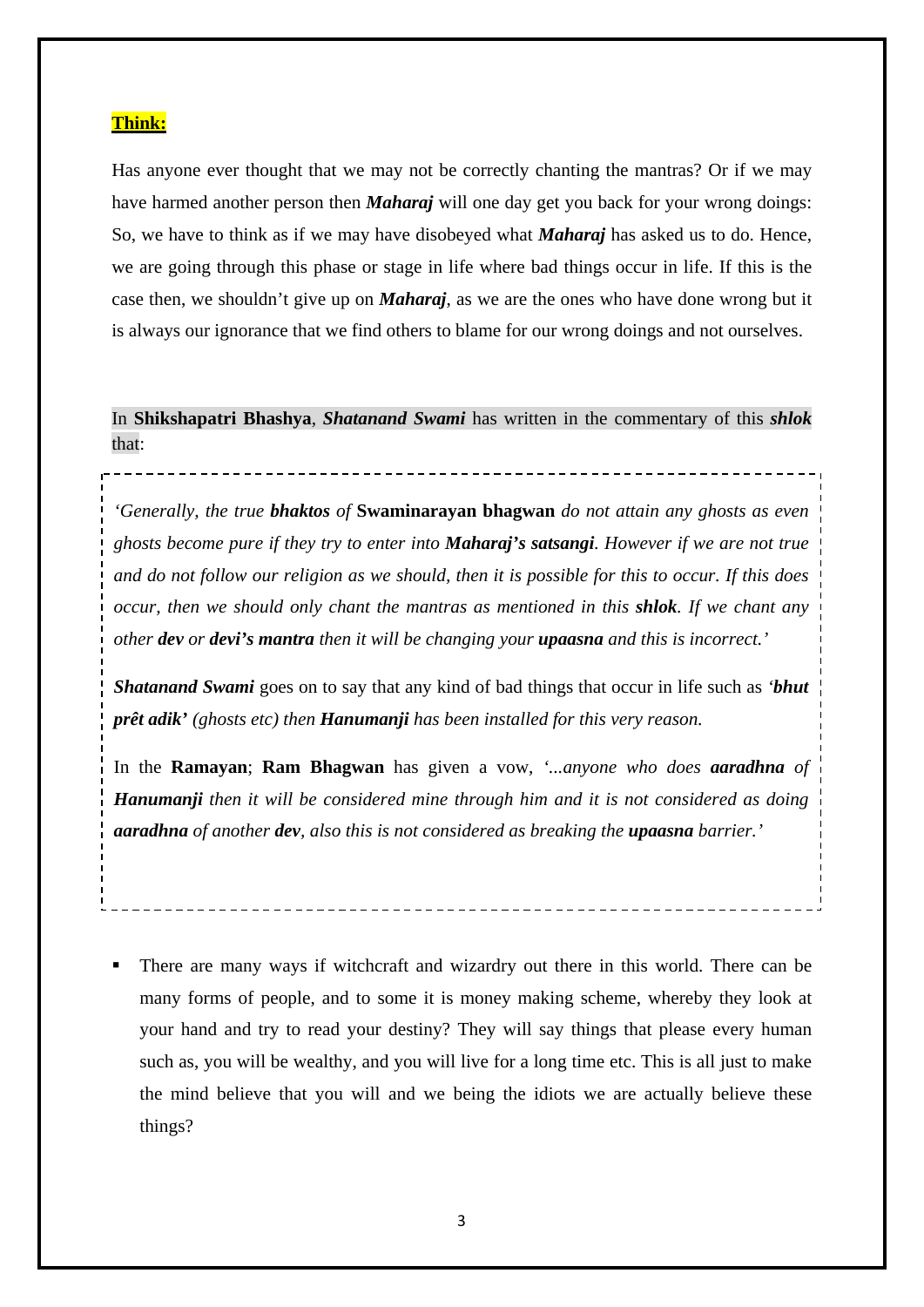### **Think:**

- What happens to *Maharaj* and His statements that he has said that, every human is born with his destiny and life span; these don't change and can't be changed? Unless of course there is an extraordinary circumstance, in which case Maharaj himself maybe the one who can stop this or change it!
- Within our culture, if we look back at the history and what our ancestors may tell us that, people can cast spells upon you if you are not careful, and they mix things in your food etc. Or even they can make you ill by just looking at you? These are in fact true, as they practise certain mantras, and if they practise certain mantras, they are given certain powers by the evil guru's.

However, if one is a very strong devotee of *Maharaj* and has faith in Him, then *Maharaj*  always rescues His true *Haribhaktos*. So even if there is a time of evil that is going to be prevailing on a *Satsangi* due to these witchcraft and wizardry (*Kaara Doraa*), then they wouldn't affect a true *Satsangi* of *Bhagwan Shree Swaminarayan*.

In addition, *Shree Krushna Bhagwan* mentions to *Arjun* in the *Bhagwad*, that

*'There are two types of people and evils in this world and they are Devi and Asuri. Don't you worry Arjun you have been born rid of these Asur. The signs of evil ghosts are as follows; Asurs have the signs of ego, anger, pride and also fear.'* 

*(Satsangi Jivan Prakran 4 Adhyay 37)* 

*Asurs* who carry the evil powers and carry out witchcraft and wizardry can be noticed easily. They dress up as saints to show others they are in a *saadhu* dress, but when they start to talk, you will notice a sense of ego, pride and anger within their speech. There will be the sense fear within them as well. The fear being that what they are stating and doing has no reference anywhere in any scriptures and what they say is never true.

 They may provide you with something like a string to wear to protect you, but what good is a piece of string unless it has essence behind it.